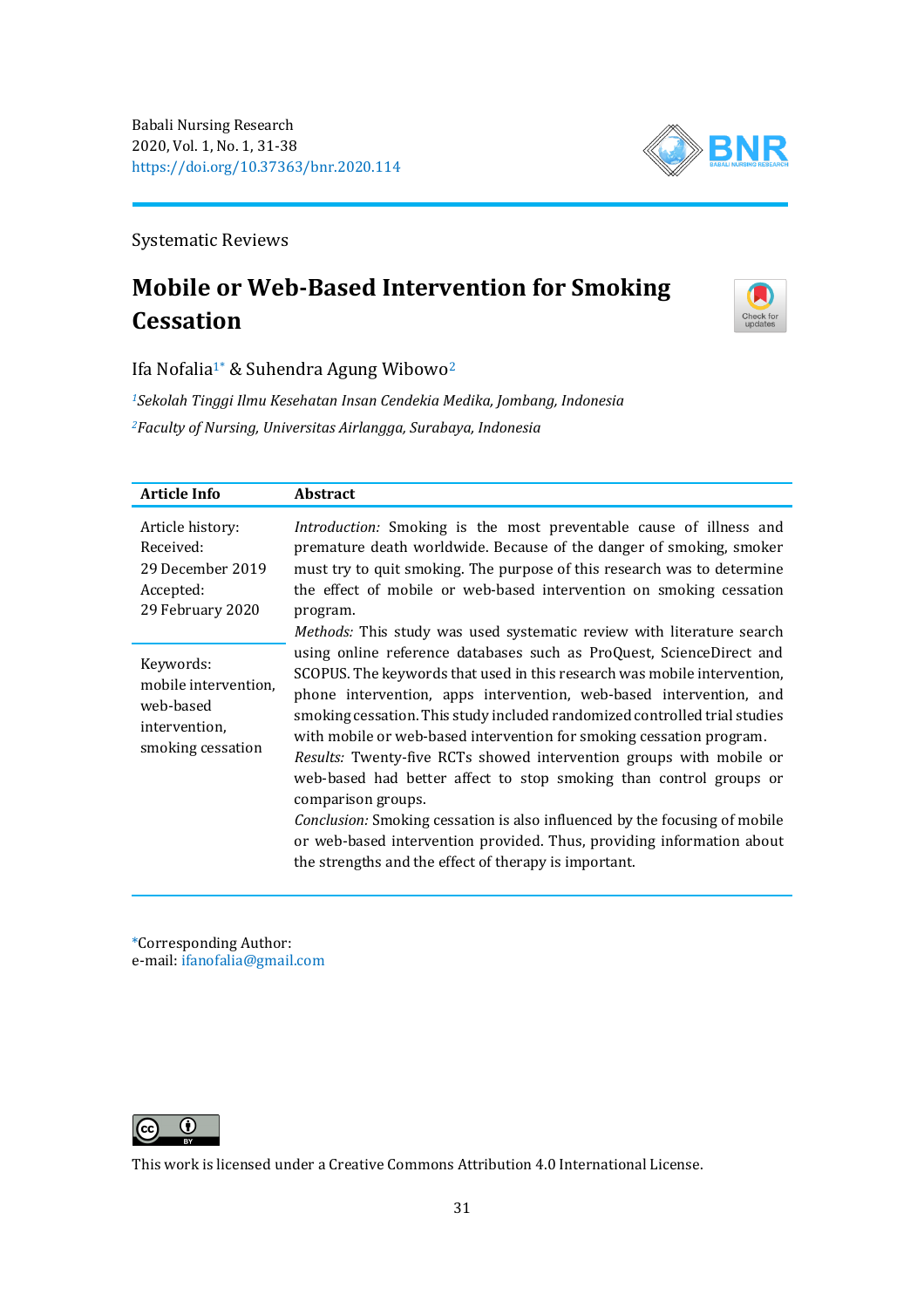## **INTRODUCTION**

World Health Organization (WHO) stated that tobacco kills more than 5 million people per year and is projected to kill 10 million by 2020. 70% of victims came from developing countries, especially Asia and 700 million of victims were men. WHO estimated 1.1 billion world smokers aged 15 years and over, equivalent with one third of the total world population. Indonesia is ranked 5th in cigarette consumption in the world after China, the United States, Japan and Russia [1]. Among adolescents aged 15-19 years, around 38.4% of male and 0.9% of female are smokers. That age group includes who are in the third grade junior high school (SMP), high school (high school), and the beginning of college. Generally, teenagers start to smoking to show that they are adults [2]. In addition, people start to smoking since they were young and do not know the risks of cigarettes addictive [3].

Smoking increases the risk of respiratory long term condition problem such as asthma and Chronic Obstructive Pulmonary Disease (COPD). Nicotine addiction stimulates smokers to continue smoking, even the lungs are in worst condition. The annual Quality and Outcomes Framework (QOF) smoking returns found that one of four people in long-term conditions continue to smoke. Therefore, behavioral and pharmacological treatment are needed [4].

Previous studies consistently showed discrepancy between eagerness to stop smoking and success to stop smoking. Stopping smoking is harder when the smoker is more addicted. Primary care clinicians know that smoking cessation give better outcomes, yet the consultation and therapy are not spreading evenly. It is because most of the smokers' thought that smoking cessation is difficult to achieve and time consuming. They also concern about the safety of the medicines. Only 5% of smokers who want to quit smoking access a smoking cessation service each year. Nevertheless, the drop out is still higher [5].

Increasing the number of people who using mobile phone leads development of mobile health (mHealth) interventions for smoking cessation program. Mobile phones are an important tool for smoking cessation program because they are flexible, accessible, and low cost method for delivering health promotion interventions. The mobile or webbased interventions allows delivering of information, triggers, and support whenever clients carry a mobile phone. In addition, these interventions can adjust to large populations and personalized for individual needs. The mobile and web-based interventions had shown improving in smoking cessation outcomes [6].

There were some evidences found that using mobile and web-based intervention can promote smoking cessation. A previous study found that Crush the Crave (CTC) application was feasible for delivering cessation support but not superior to a self-help guide in helping motivated young adults to quit smoking [7]. Therefore, the main purpose of this study was to determine the effect of mobile or webbased intervention on smoking cessation program.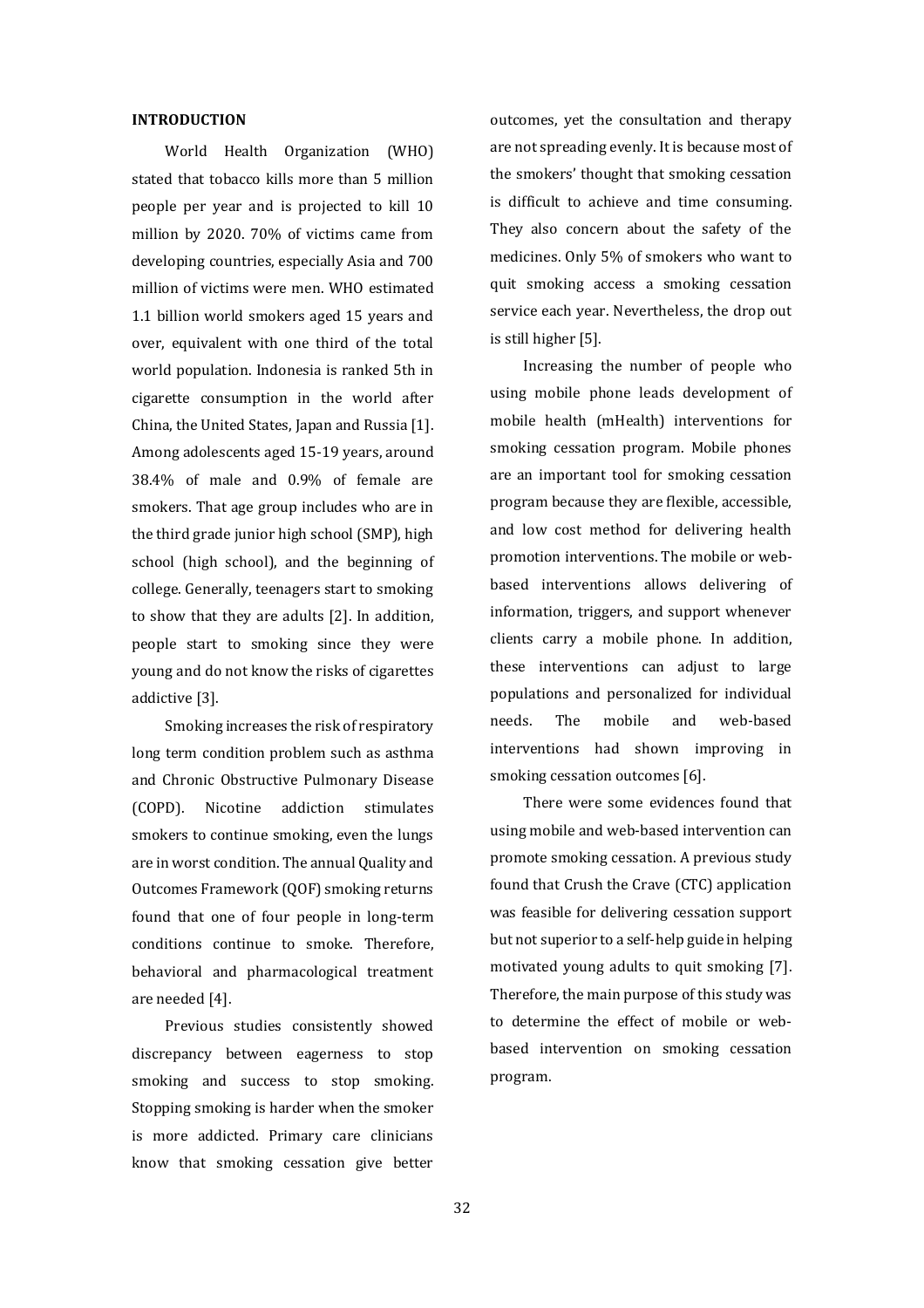## **METHODS**

#### *Design*

The design was a systematic review. Synthesis of results was found by comparing mobile or web-based intervention and usual care for smoking cessation program.

## *Search Strategy*

This systematic review included randomized controlled trial articles that determining the effect of mobile or web-based intervention on smoking cessation. A literature search was conducted for studies published in databases such as Proquest, ScienceDirect, and Scopus. The keywords was developed by PICOT framework (P: Smoking people, I: mobile intervention, phone intervention, apps intervention, web-based intervention, C:-, O: smoking cessation, T: 2016-2019). The PRISMA guideline was used for searching and selection process of the studies.

# *Sample*

The literature search resulted 370 articles. Studies were excluded if they used another intervention. Twenty-five articles met the inclusion criteria. Each study contains mobile or web-based intervention for smoking cessation.

# *Inclusion Criteria*

Inclusion criteria for the literature search were: (1) studies using the Randomized Controlled Trial (RCT) design that determining the effect of mobile or webbased intervention on smoking cessation; (2) published during past 4 years (2016-2019). RCT design studies must meet the PICO criteria for participants were above 18 years

old and had daily smoking. Interventions could include mobile intervention or phone intervention or apps intervention or webbased intervention. Study group at least included two groups, the intervention group and the control group. The outcome was smoking cessation measurement. All studies must be written in English.

#### **RESULTS**

# *Characteristics of Systematic Review Literature*

A total of 25 studies were found from the literature search. There were 12 studies from the United States, 5 studies from China, 1 study from Thailand, 1 study from France, 1 study from Netherlands, 1 study from Australia, 1 study from Sweden, 1 study from Canada, 1 study from Spain, and 1 study from the United Kingdom. The number of participants in each study was more than 200 participants. All studies involved smokers who got mobile intervention or phone intervention or apps intervention or webbased intervention for smoking cessation. All studies were randomized control trial study with smoking cessation as the outcome using the mobile intervention or phone intervention or apps intervention or web-based intervention.

# *Mobile or Web Based interventions*

The 25 studies were discussed about mobile or web-based intervention for supporting smoking cessation program. There were many kind of interventions, such as mobile app, email intervention, computerized intervention, web-based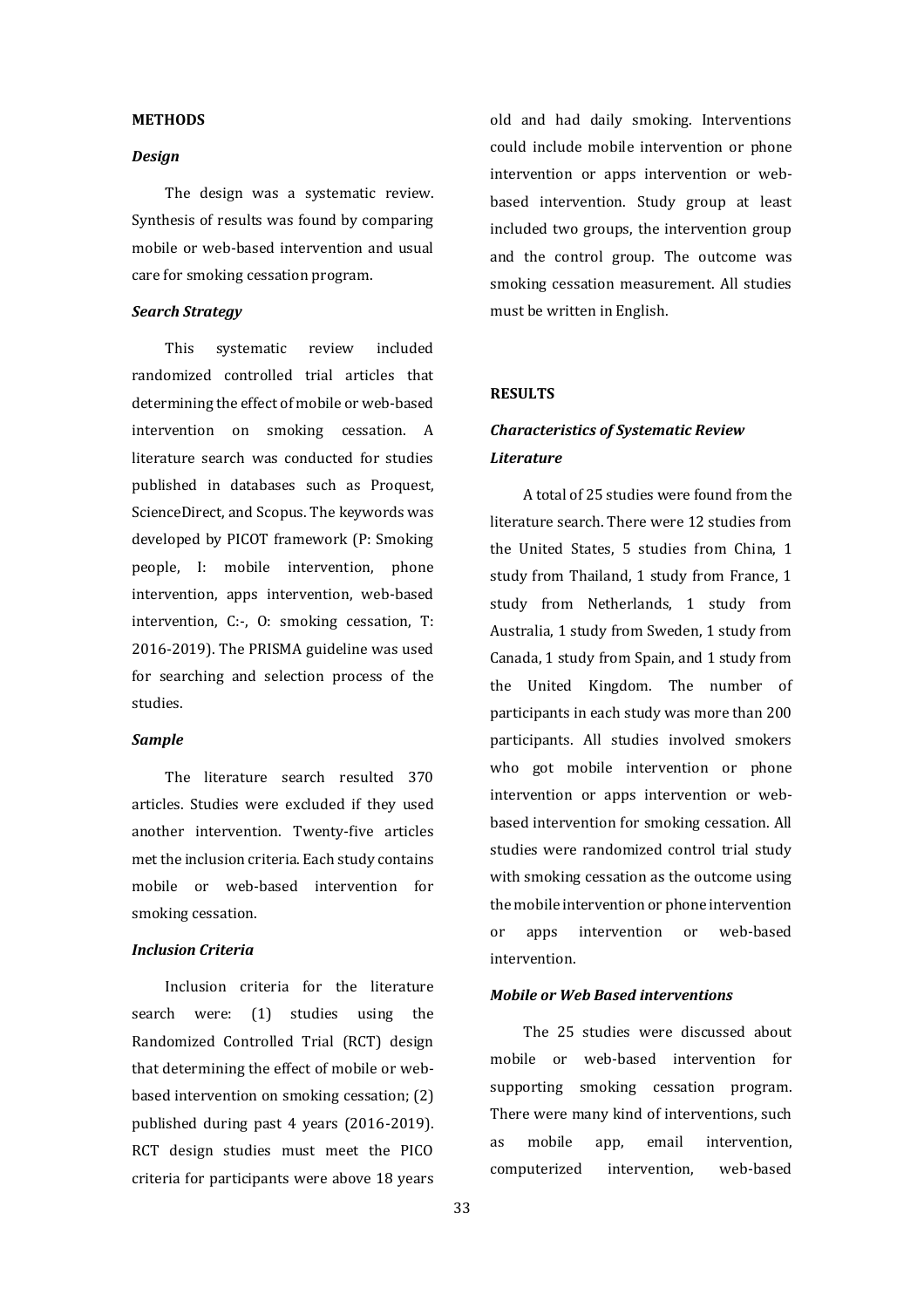program intervention, text message intervention, WhatsApp intervention, twitter intervention or chat based intervention. All the interventions were used to increase the prevalence of smoking cessation.

Duration for the mobile or web-based intervention was 1 months (minimum) to 1 year (maximum). After the intervention, respondents had to fill out some questionnaires to measure smoking cessation. There were some studies that measuring the effect of intervention for several times, such as after 3 months, 6 months, 9 months and 12 months. There was variation frequency of the intervention was given. Most of the studies gave intervention every day, yet one study gave intervention only once a week.

#### *Smoking Cessation Measuring Tools*

Smoking cessation was measured using questionnaire. However, the 25 studies also used other instruments to measure smoking cessation, such as Fagerström Test of Nicotine Dependence (FTND), Heaviness of Smoking Index (HSI), or CO monitor and mouth pieces (Bedfont Scientific Ltd).

# *Effect of Mobile or Web Based Intervention to Smoking Cessation*

Analysis result for the 25 studies related to the effect of the mobile or web-based intervention in smoking cessation.



**Fig. 1.** Flow diagram of search results for smoking cessation program using the PRISMA guidelines.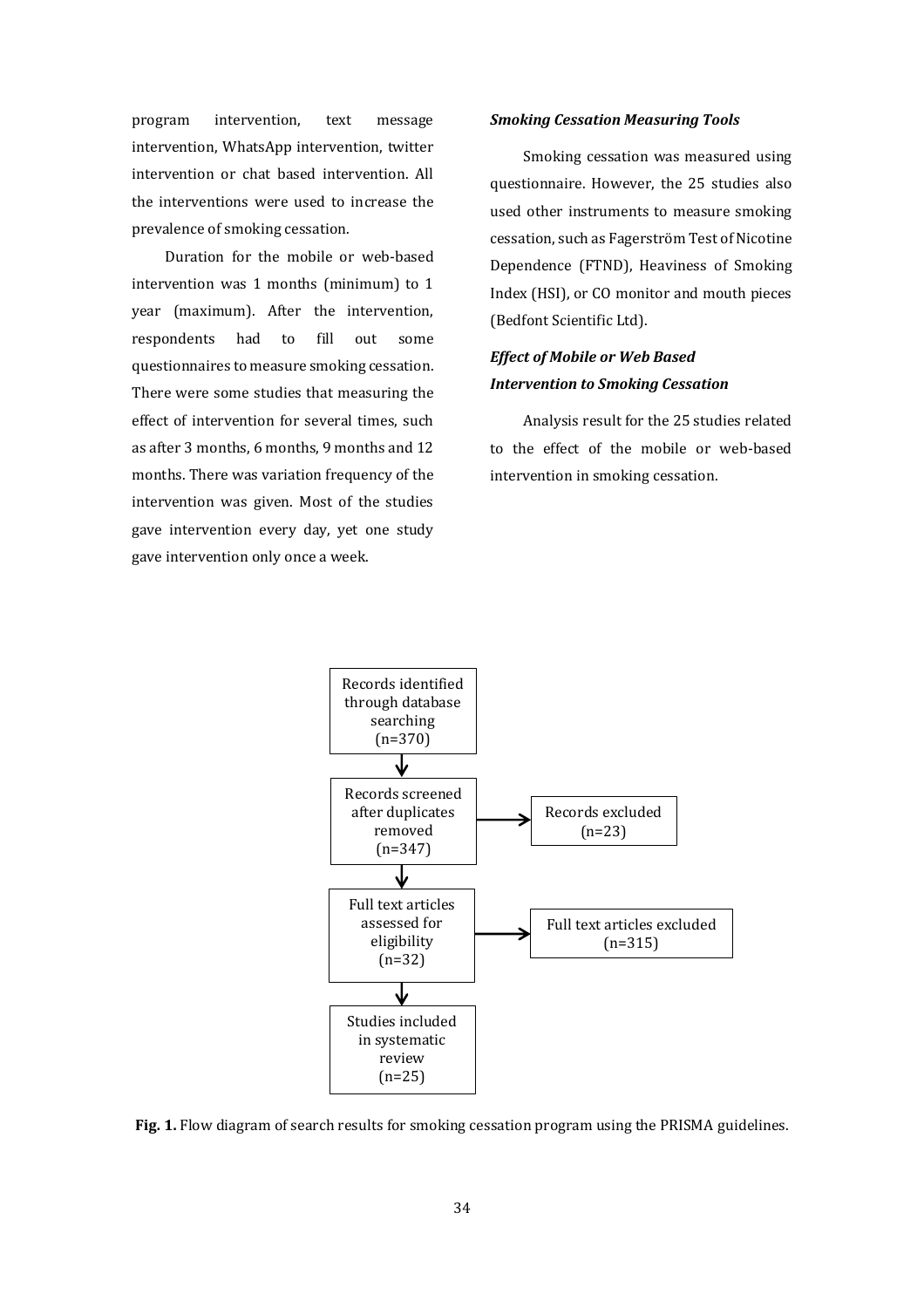# **DISCUSSION**

#### *Mobile or Web-Based Intervention*

Mobile apps (e.g., WhatsApp, Facebook Messenger, and WeChat) are popular and inexpensive alternatives for interactive messaging. The population-based survey found adults who were exposed to health information from instant messaging were smoked less and more physically active comparing to those who were not exposed. It suggests that instant messaging could be a viable way for promoting preventive behaviors [8]. Web-assisted tobacco interventions have the potential access to reach millions of smokers and also low-cost intervention. They can be effective in aiding cessation, particularly comparing with selfhelp booklets or without any interventions [9].

#### *Smoking Cessation*

Planning to quit smoking was not easy. Smoking cessation (also known as quitting smoking or simply quitting) is the process of discontinuing tobacco smoking. Tobacco smoke contains nicotine, which is addictive and can cause dependence. Nicotine withdrawal often makes the process of quitting difficult [10]. The strong will and determination from the smoker were the main point for quitting successfully. Others reason to stop smoking could be health, religious organization, and family factors. Health factors usually are related to illness such as hypertension, fever, cough and headache. Religious organization factors are related to prohibition of smoking in some religious organizations [11].

# *Effect of Mobile or Web Based Intervention to Smoking Cessation*

Changing of scores for the experimental and control groups were significantly different. It means mobile or web-based intervention was effective to increase smoking cessation. Otherwise, in the control group, there was no increasing in quality of life [12].

The effectiveness of mobile or webbased intervention also can be seen from the differences of respondents' ability to quit smoking in the intervention and the control groups. Increasing ability of smoking cessation for respondent in the intervention group was significantly higher than in the control group. It proves that mobile or webbased intervention had a positive impact on respondents' ability to improve smoking cessation ability. In addition, through this intervention, respondents could increase their personal abilities such as selfeffectiveness, hardiness and resourcefulness [7].

## **CONCLUSION**

Mobile and web-based intervention is a new intervention for giving nursing intervention in this digitalization era. Many studies prove that mobile and web-based intervention are suitable for people in 4.0 era in smoking cessation program. Therefore, nurses must improve the use of mobile and web-based for doing intervention, particularly in smoking cessation program.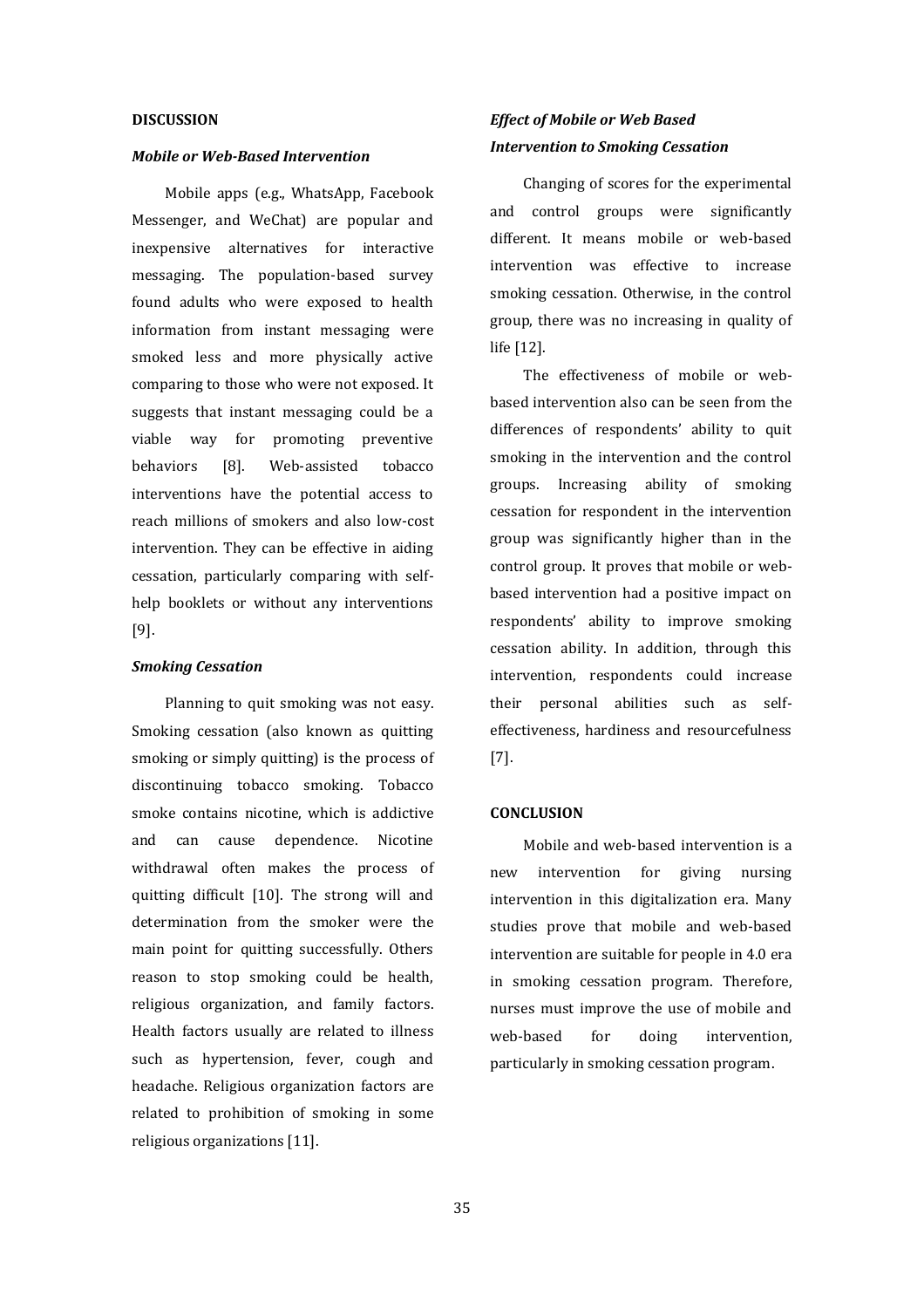# **REFERENCES**

- [1] A. R. Tarwoto et al., Kesehatan Remaja Problem dan Solusinya. Jakarta: Salemba Medika, 2015.
- [2] A. M. Saputra and N. M. Sary, "Konseling Model Transteoritik dalam Perubahan Perilaku Merokok pada Remaja," Kesmas Natl. Public Heal. J., no. 534, p. 152, 2013, doi: 10.21109/kesmas.v0i0.392.
- [3] Riskesdas, "Hasil Utama Riset Kesehata Dasar (RISKESDAS)," J. Phys. A Math. Theor., vol. 44, no. 8, pp. 1–200, 2018, doi: 10.1088/1751-8113/44/8/085201.
- [4] S. A. Quaderi and J. R. Hurst, "The unmet" global burden of COPD," Glob. Heal. Epidemiol. Genomics, vol. 3, pp. 9–11, 2018, doi: 10.1017/gheg.2018.1.
- [5] V. Sridharan, Y. Shoda, J. Heffner, and J. Bricker, "A pilot randomized controlled trial of a web-based growth mindset intervention to enhance the effectiveness of a smartphone app for smoking cessation," J. Med. Internet Res., vol. 21, no. 7, pp. 1–13, 2019, doi: 10.2196/14602.
- [6] S. Yu, Z. Duan, P. B. Redmon, M. P. Eriksen, J. P. Koplan, and C. Huang, "MHealth Intervention is Effective in Creating Smoke-Free Homes for Newborns: A Randomized Controlled Trial Study in China," Sci. Rep., vol. 7, no. 1, pp. 1–9, 2017, doi: 10.1038/s41598- 017-08922-x.
- [7] N. B. Baskerville et al., "Effect of a mobile phone intervention on quitting smoking in a young adult population of smokers: Randomized controlled trial," JMIR mHealth uHealth, vol. 6, no. 10, pp. 1–16, 2018, doi: 10.2196/10893.
- [8] M. P. Wang et al., "Chat-based instant messaging support integrated with brief interventions for smoking cessation: a community-based, pragmatic, clusterrandomised controlled trial," Lancet Digit. Heal., vol. 1, no. 4, pp. e183–e192, 2019, doi: 10.1016/S2589- 7500(19)30082-2.
- [9] F. H. Kathleen et al., "Web-Based Intervention for Transitioning Smokers From Inpatient to Outpatient Care: An RCT," Am. J. Prev. Med., vol. 51, no. 4, pp. 620–629, 2016, doi: 10.1016/j.amepre.2016.04.008.
- [10] A. L. Graham et al., "Improving adherence to smoking cessation treatment: Intervention effects in a web-based randomized trial," Nicotine Tob. Res., vol. 19, no. 3, pp. 324–332, 2017, doi: 10.1093/ntr/ntw282.
- [11] M. Bendtsen, C. Linderoth, and P. Bendtsen, "Mobile phone-based smoking-cessation intervention for patients undergoing elective surgery: protocol for a randomized controlled trial," J. Med. Internet Res., vol. 21, no. 3, pp. 1–9, 2019, doi: 10.2196/12511.
- [12] A. T. Daly et al., "Cost-effectiveness analysis of smoking cessation interventions using cell phones in a lowincome population," Tob. Control, vol. 28, no. 1, pp. 88–94, 2019, doi: 10.1136/tobaccocontrol-2017-054229.
- [13] V. N. Thanh et al., "Effectiveness of a fully automated internet-based smoking cessation program: a randomized controlled trial (STAMP)," pp. 1–26, 2018, doi:

10.1093/ntr/nty016/4821055.

[14] B. G. Danaher, M. S. Tyler, R. C. Crowley,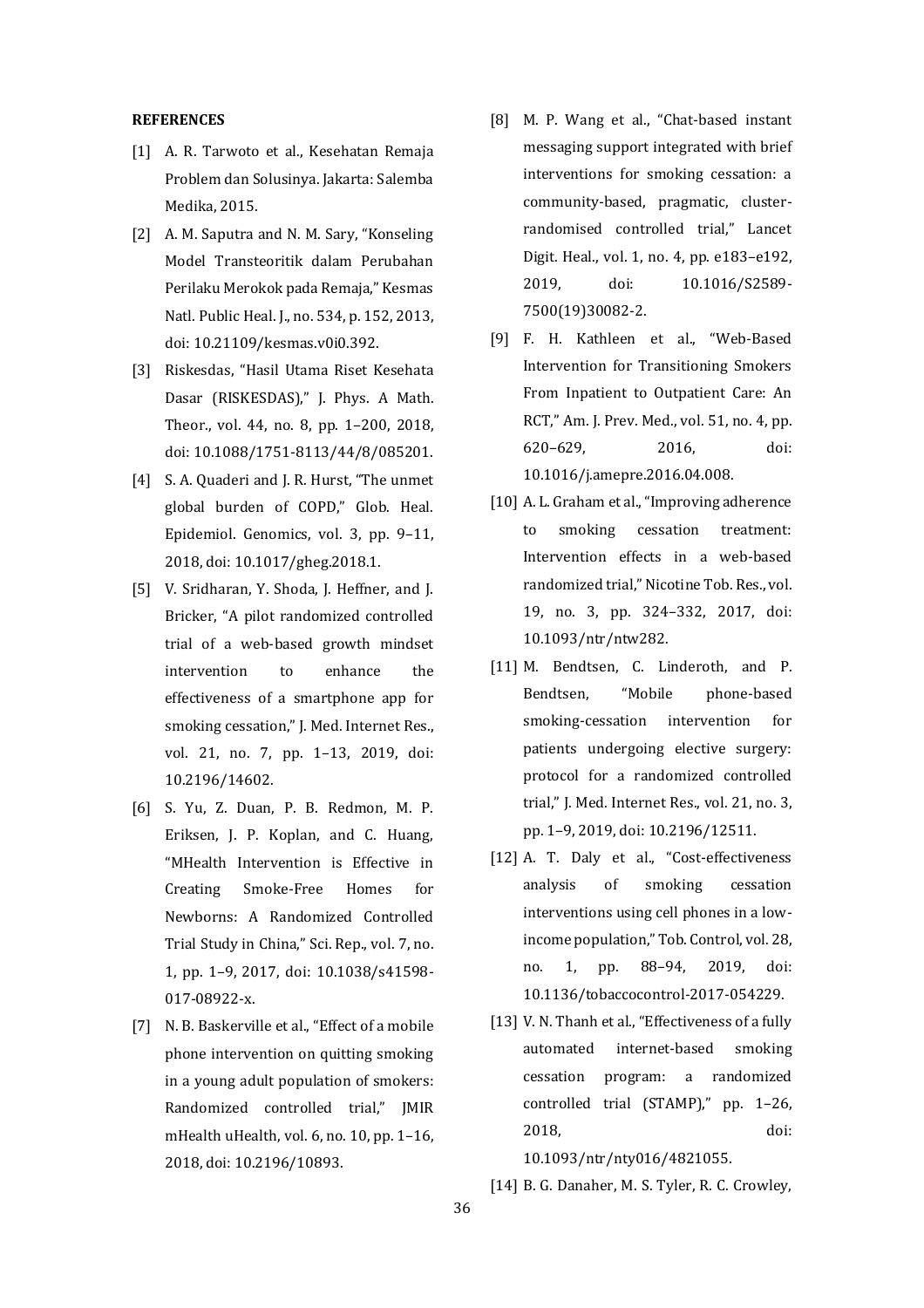H. Brendryen, and J. R. Seeley, "Outcomes and device usage for fully automated internet interventions designed for a smartphone or personal computer: The mobilequit smoking cessation randomized controlled trial," J. Med. Internet Res., vol. 21, no. 6, 2019, doi: 10.2196/13290.

- [15] D. De Ruijter, M. Candel, E. S. Smit, H. De Vries, and C. Hoving, "The effectiveness of a computer-tailored e-learning program for practice nurses to improve their adherence to smoking cessation counseling guidelines: Randomized controlled trial," J. Med. Internet Res., vol. 20, no. 5, 2018, doi: 10.2196/jmir.9276.
- [16] M. F. Brunette et al., "Brief web-based interventions for young adult smokers with severe mental illnesses: A randomized, controlled pilot study," Nicotine Tob. Res., vol. 20, no. 10, pp. 1206–1214, 2018, doi: 10.1093/ntr/ntx190.
- [17] A. L. Graham, G. D. Papandonatos, S. Cha, B. Erar, and M. S. Amato, "Improving adherence to smoking cessation treatment: Smoking outcomes in a webbased randomized trial," Ann. Behav. Med., vol. 52, no. 4, pp. 331–341, 2018, doi: 10.1093/abm/kax023.
- [18] A. L. Graham et al., "Optimising text messaging to improve adherence to webbased smoking cessation treatment: A randomised control trial protocol," BMJ Open, vol. 6, no. 3, pp. 1–15, 2016, doi: 10.1136/bmjopen-2015-010687.
- [19] H. A. Jones, J. L. Heffner, L. Mercer, C. M. Wyszynski, R. Vilardaga, and J. B. Bricker, "Web-based acceptance and commitment therapy smoking cessation

treatment for smokers with depressive symptoms," J. Dual Diagn., vol. 11, no. 1, pp. 56–62, 2015, doi: 10.1080/15504263.2014.992588.

- [20] D. Peiris et al., "A smartphone app to assist smoking cessation among aboriginal australians: Findings from a pilot randomized controlled trial," J. Med. Internet Res., vol. 21, no. 4, pp. 1–16, 2019, doi: 10.2196/12745.
- [21] T. T. Luk et al., "Chat-based instant messaging support combined with brief smoking cessation interventions for Chinese community smokers in Hong Kong: Rationale and study protocol for a pragmatic, cluster-randomized controlled trial," Contemp. Clin. Trials, vol. 77, no. December 2018, pp. 70–75, 2019, doi: 10.1016/j.cct.2018.12.013.
- [22] W. H. C. Li et al., "A study protocol for a randomised controlled trial evaluating the use of information communication technology (WhatsApp/WeChat) to deliver brief motivational interviewing (i-BMI) in promoting smoking cessation among smokers with chronic diseases," BMC Public Health, vol. 19, no. 1, pp. 1–9, 2019, doi: 10.1186/s12889-019-7417-6.
- [23] D. Crane, H. K. Ubhi, J. Brown, and R. West, "Relative effectiveness of a full versus reduced version of the 'Smoke Free' mobile application for smoking cessation: a randomised controlled trial," F1000Research, vol. 7, p. 1524, 2018, doi: 10.12688/f1000research.16148.1.
- [24] P. Krebs et al., "The Quitit coping skills game for promoting tobacco cessation among smokers diagnosed with cancer: Pilot randomized controlled trial," J. Med. Internet Res., vol. 21, no. 1, pp. 1–13,